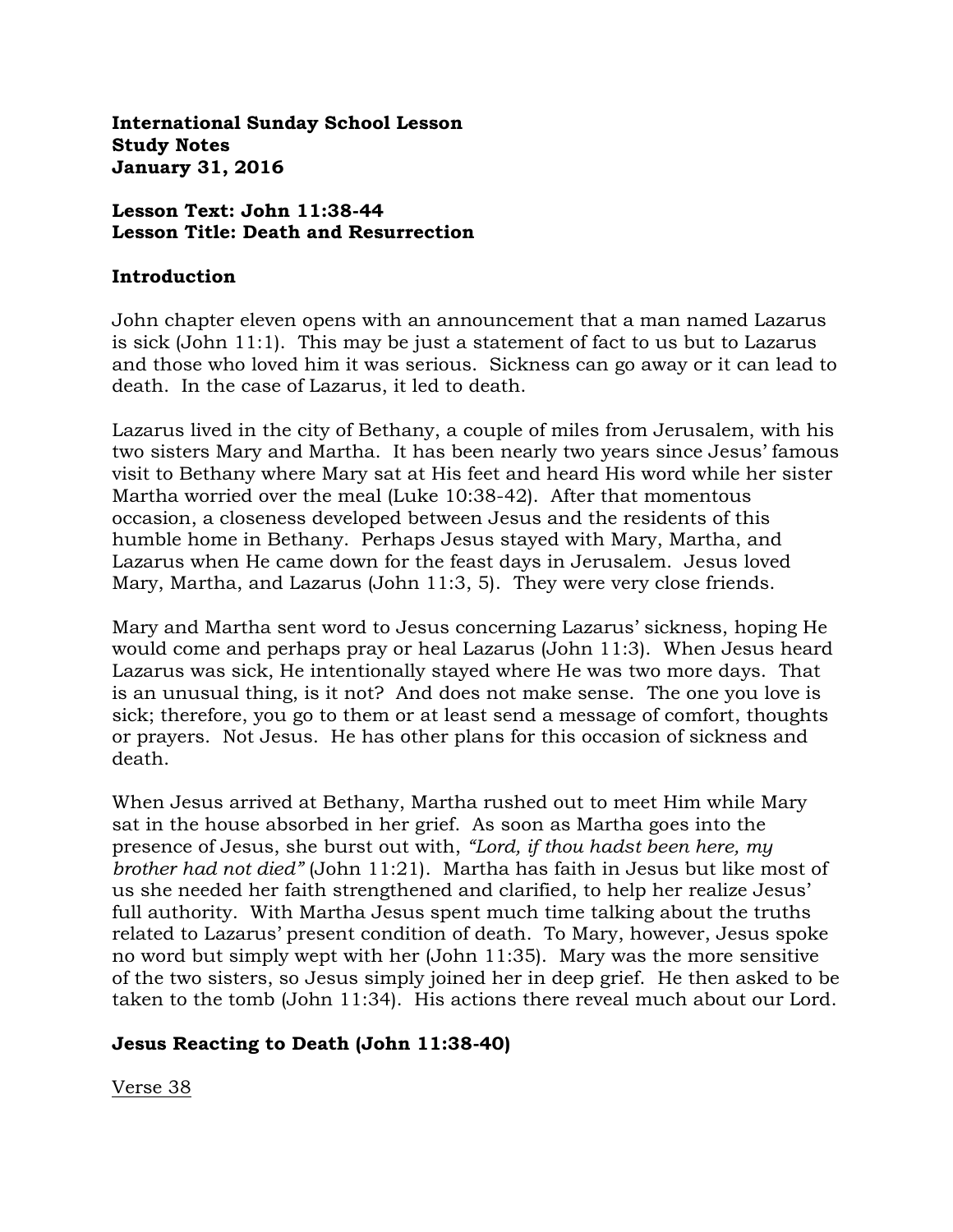"Jesus therefore again groaning in himself cometh to the grave. It was a cave, and a stone lay upon it."

When Jesus saw Mary and the Jews weeping (John 11:33-35), He was moved within and *"wept."* John simply recorded the words *"Jesus wept"* (John 11:35) because His tears contain more than words could ever express. His tears turned to "groans" as He approached Lazarus' grave. Lazarus' "grave" was "a cave." At this particular time in biblical history graves were cut out of soft stone with an opening and a flat place on which to lay a body. A stone was then rolled over the entrance protecting predators or thieves.

The word "groaning" comes from a Greek word meaning "to snort like a horse." The meaning behind the word is Jesus was deeply troubled or outraged, even angered. It is sometimes difficult for us to see this side of our Lord. However, our Lord was angered many times, but His was never a selfish anger. He never became angry because of what people were doing to him. Here Jesus was angered at what the crushing power of death was doing to the hearts of those he loved. Perhaps He was actually seeing inside the dark grave where the decaying body of Lazarus lay, with the full knowledge that sin had brought death in the world. He stands there in the presence of the reality of death and releases some sort of snorting sound expressing His sorrow and anger.

# Verse 39

"Jesus said, Take ye away the stone. Martha, the sister of him that was dead, saith unto him, Lord, by this time he stinketh: for he hath been dead four days."

It is not certain who Jesus commands to "Take away the stone." It could be the disciples or some of the mourners who came to mourn with Mary. This command is no trivial matter. In Judaism, contact with a dead body is defiling. Since Lazarus has "been dead four days," those who removed the "stone" would have certainly smelled the decaying body. All of this personal involvement would only help confirm Lazarus was "dead."

"Martha" objects to our Lord's command to "take away the stone." Her objection is based on the fact that too much time has passed. It has been "four days" and she knows "by this time he stinketh." It would be painful and actually disgusting for the family and friends gathered to see the decaying body of Lazarus. Obviously Martha is not expecting Jesus to perform a miracle, and she certainly is not expecting Jesus to raise him from the dead.

# Verse 40

"Jesus saith unto her, Said I not unto thee, that, if thou wouldest believe, thou shouldest see the glory of God?"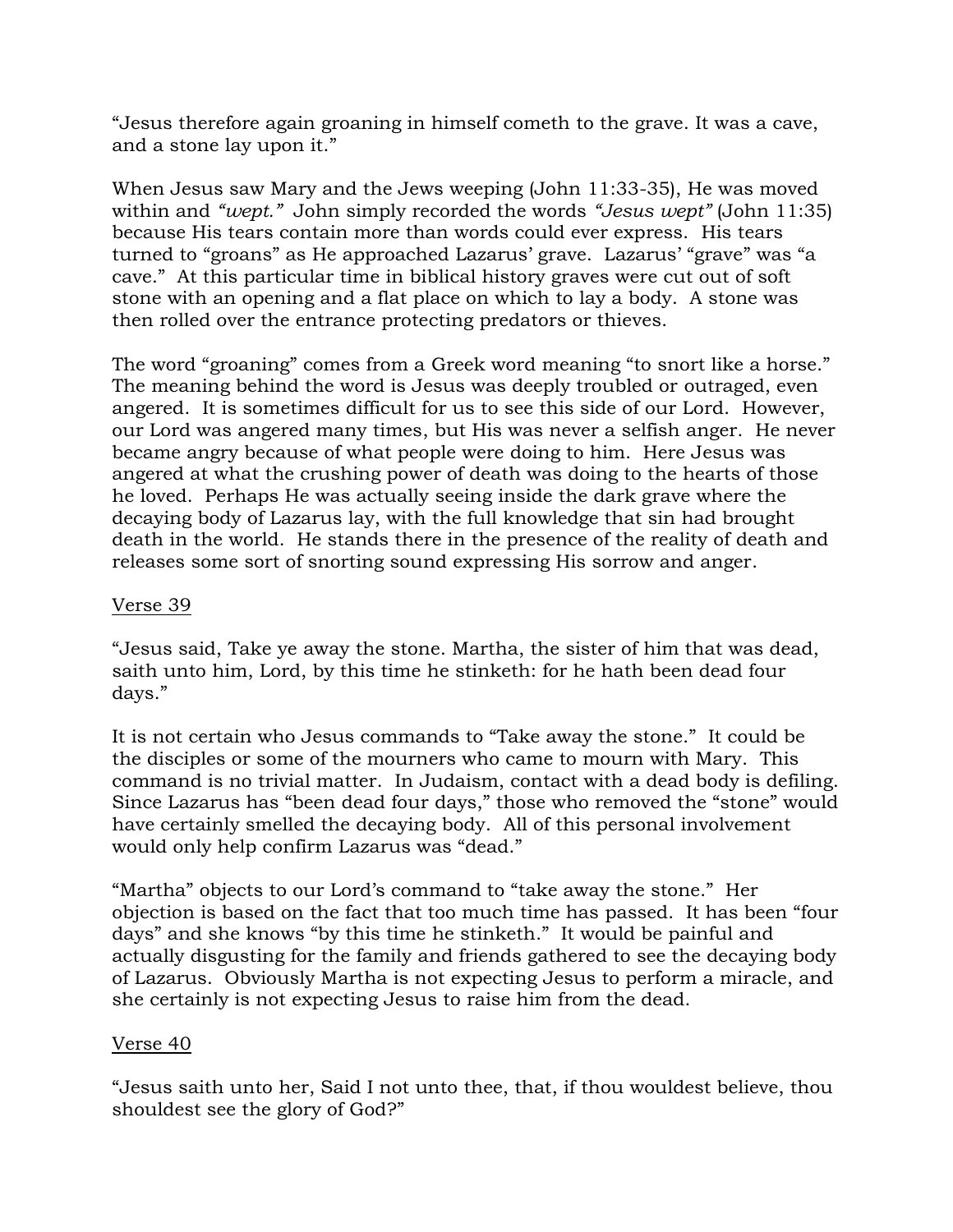Earlier in the story, Jesus had told Martha her brother would rise again (John 11:23). Martha knew this, but interpreted Jesus' words as taking place in the last day. Now Jesus says, "Said I not unto thee, that, if thou wouldest believe, thou shouldest see the glory of God?" With this question Jesus is directing Martha's attention from the *doctrine of the resurrection*, to a confidence in the *person of the resurrection*. By doing this, Jesus is seeking to stretch her faith.

Jesus promised Martha if she would "believe" she would "see the glory of God." Martha must realize whatever Jesus does in this situation of death is ultimately for the "glory of God." Martha must get her attention off of the corpse and focus it on Christ. Everything is about God's glory. Lazarus' resurrection was about God's "glory," not Lazarus getting a second chance at life or Martha and Mary getting their brother back.

# *Question: Do you want to see your problems solved, or God glorified?*

# **Death Reacting to Jesus (John 11:41-44)**

# Verse 41-42

"Then they took away the stone from the place where the dead was laid. And Jesus lifted up his eyes, and said, Father, I thank thee that thou hast heard me. And I knew that thou hearest me always: but because of the people which stand by I said it, that they may believe that thou hast sent me."

Martha finally gives in and "they took away the stone from the place where the dead was laid." After the "stone" is removed, "Jesus lifted up his eyes" toward heaven and began to pray. Martha has just testified she believes whatever Jesus asks of the Father, He will give to Him (John 11:22). Jesus prayed, "Father, I thank thee that thou hast heard me." This public prayer was for the sake of those gathered around the open tomb. It was an occasion for public thanksgiving and for Christ to declare His oneness with the Father at all time and in all situations. If Christ had not prayed where everyone present could hear him, the crowd may have attributed Lazarus' resurrection to someone else. Upon hearing Jesus' words, they are now able to give God and Christ the glory for everything about to happen.

Jesus was not asking the Father to raise Lazarus, but thanking Him for hearing His prayer. God "always" hears the prayers of His Son! What specific prayer Jesus is referring to is hard to identify. It could possibly be a prayer He prayed upon receiving news of Lazarus sickness in John 11:3-4. The Father may have answered a prayer He prayed there for this sickness to be a means by which the Son of God may be glorified. It could also be a reference to His prayer here at Lazarus' tomb "that they may believe that thou hast sent me" (John 11:42).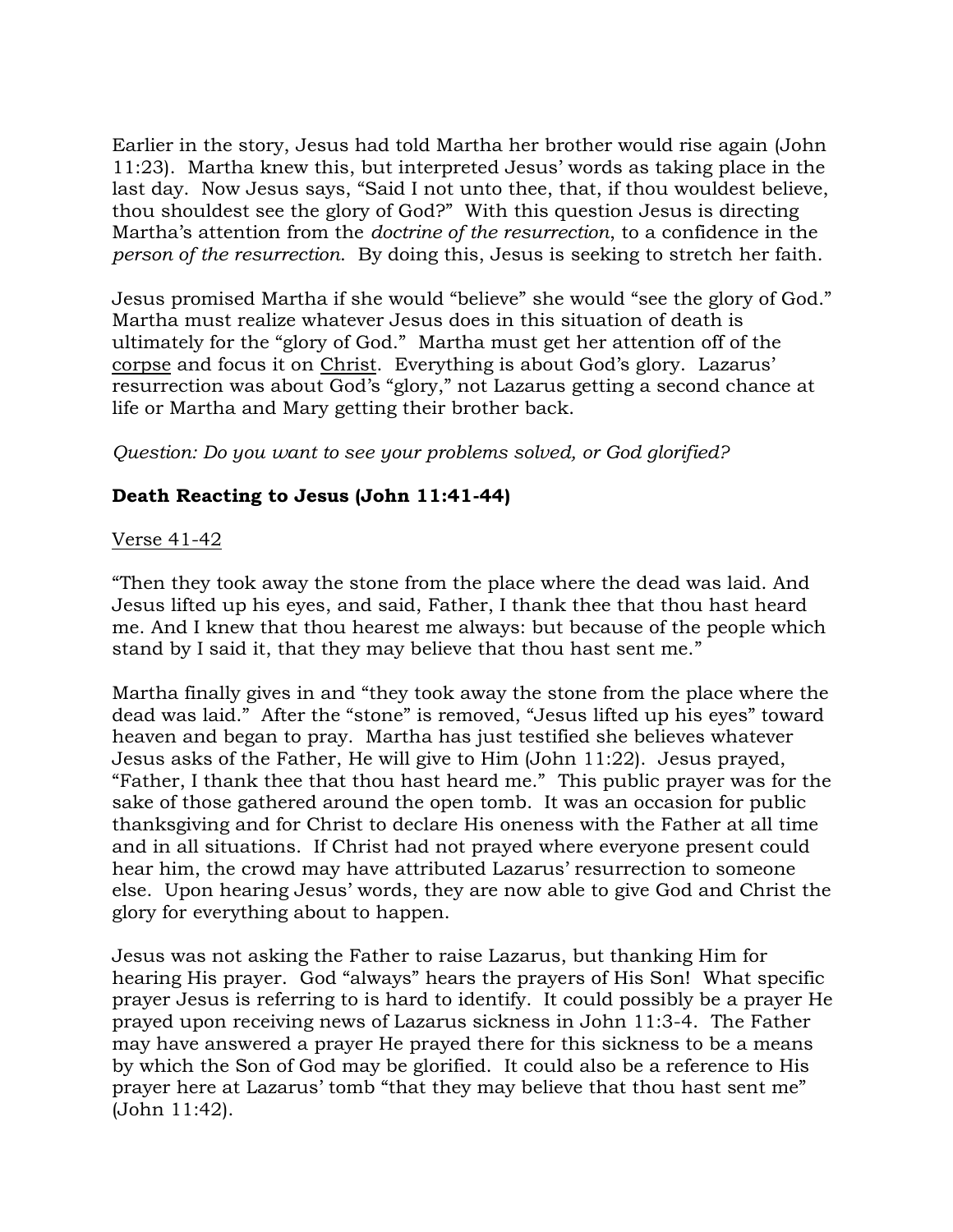#### Verse 43-44

"And when he thus had spoken, he cried with a loud voice, Lazarus, come forth. And he that was dead came forth, bound hand and foot with graveclothes: and his face was bound about with a napkin. Jesus saith unto them, Loose him, and let him go."

Having prayed, being heard by the Father and those standing at the tomb, Jesus "cried with a loud voice, Lazarus, come forth." Matthew Henry is credited as the first to say, "If Jesus had not specified Lazarus and just said, 'Come forth,' everyone in the graveyard would have raised up!" The "loud voice" speaks of authority and accessibility to the Father. Christ does not mumble these words underneath His breath. No one comes away from Lazaru's tomb wondering who raised him from the dead. It is the voice of the Lord and His power that conquered death at Lazaru's tomb. Jesus is the cause of Lazarus' rising from the dead!

Lazarus comes out of the tomb "bound hand and foot with graveclothes: and his face was bound about with a napkin." Still being wrapped in his graveclothes signifies Christ has restored life to the old body of Lazarus. When Christ rose from the dead, He left His graveclothes in the tomb, including the napkin which had been wrapped around his head (John 20:5-7). Why? Because Christ came out of His tomb with a glorified body. Lazaru's resurrection on this occasion is about restored life. He, like all of us who have been saved by grace, will have a resurrection like Christ in the future when we will receive a glorified body.

"Jesus saith unto them, Loose him, and let him go." Again, the witnesses to this resurrection are very much involved in the outworking of the miracle. Those who rolled away the stone most likely saw and smelled the decaying body of Lazarus. They also witnessed Jesus calling Lazarus out of the tomb, and they helped remove Lazarus' graveclothes so he could express and enjoy the life Christ had given him.

# **Conclusion**

Jesus loved Mary, Martha, and Lazarus. Their humble home in Bethany was a haven of rest for Him as He ministered to the multitudes. Word of Lazarus' sickness and death did not take Him by surprise. Although Jesus knew Lazarus' sickness would ultimately be for God's glory, He nevertheless grieved and wept as He stood at Lazaru's grave. He felt what Mary and Martha felt and He experienced their sadness and sense of loss (Hebrews 4:15).

As Christians we share life's sorrows and joys. When our brothers and sisters in Christ suffer sickness or the loss of a loved one, we sympathize and weep